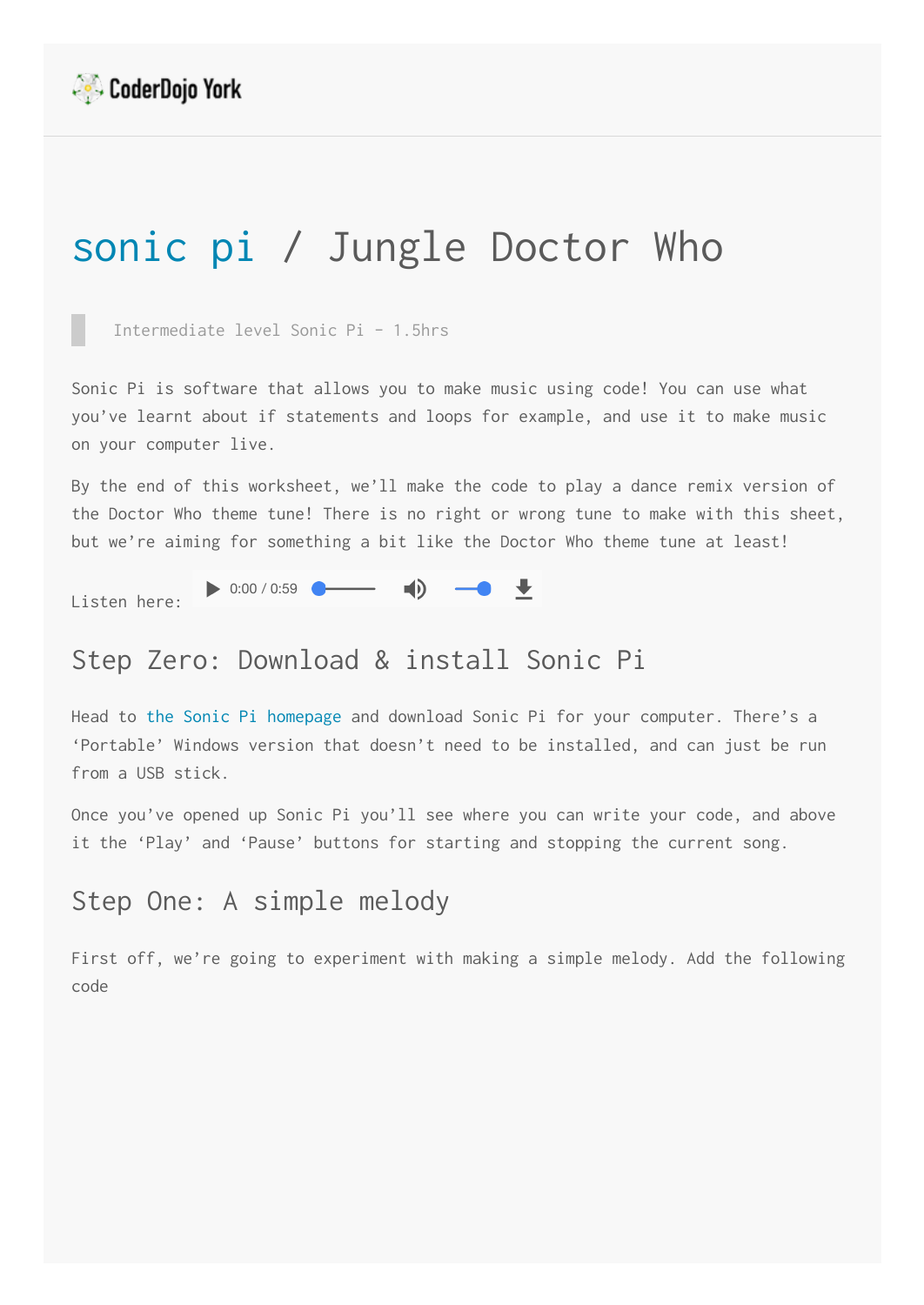| $\mathcal{I}$  | live_loop :tune do |
|----------------|--------------------|
| $\overline{2}$ | play :c            |
| 3              | sleep 0.5          |
| 4              | play :e            |
| 5              | sleep 0.25         |
| 6              | play :b            |
| 7              | sleep 0.5          |
| 8              | play :a            |
| 9              | sleep 0.5          |
| 7 <sub>0</sub> | end                |
|                |                    |

Press play and hear what happens

The live\_lopp function that Sonic Pi uses allows you to change the code and click 'Play' again without stopping the current song. That means you can do a live DJ set with your code, and change the code to change the melody or drum beats live. Pretty cool!

Another way to write that same code is like this…

```
1
  live_loop : tune do
\overline{2}play (ring :c, :r, :r, :e, :b, :r, :a, :r ).tick
3
     sleep 0.25
4 end
5
```
The ring runction that you see there instructs Sonic Pi to keep looping around the same notes in the list each time it 'ticks'. The :r you see is a 'rest' note, the silent space between played notes.

Change the notes and where the rests are in the sequence to hear how it changes the notes

#### Step Two: Using a synthesiser

We've got a faily simple melody now, but wouldn't it be good to make it sound more interesting? That's where a synthesiser or a synth comes in handy. A synthesiser is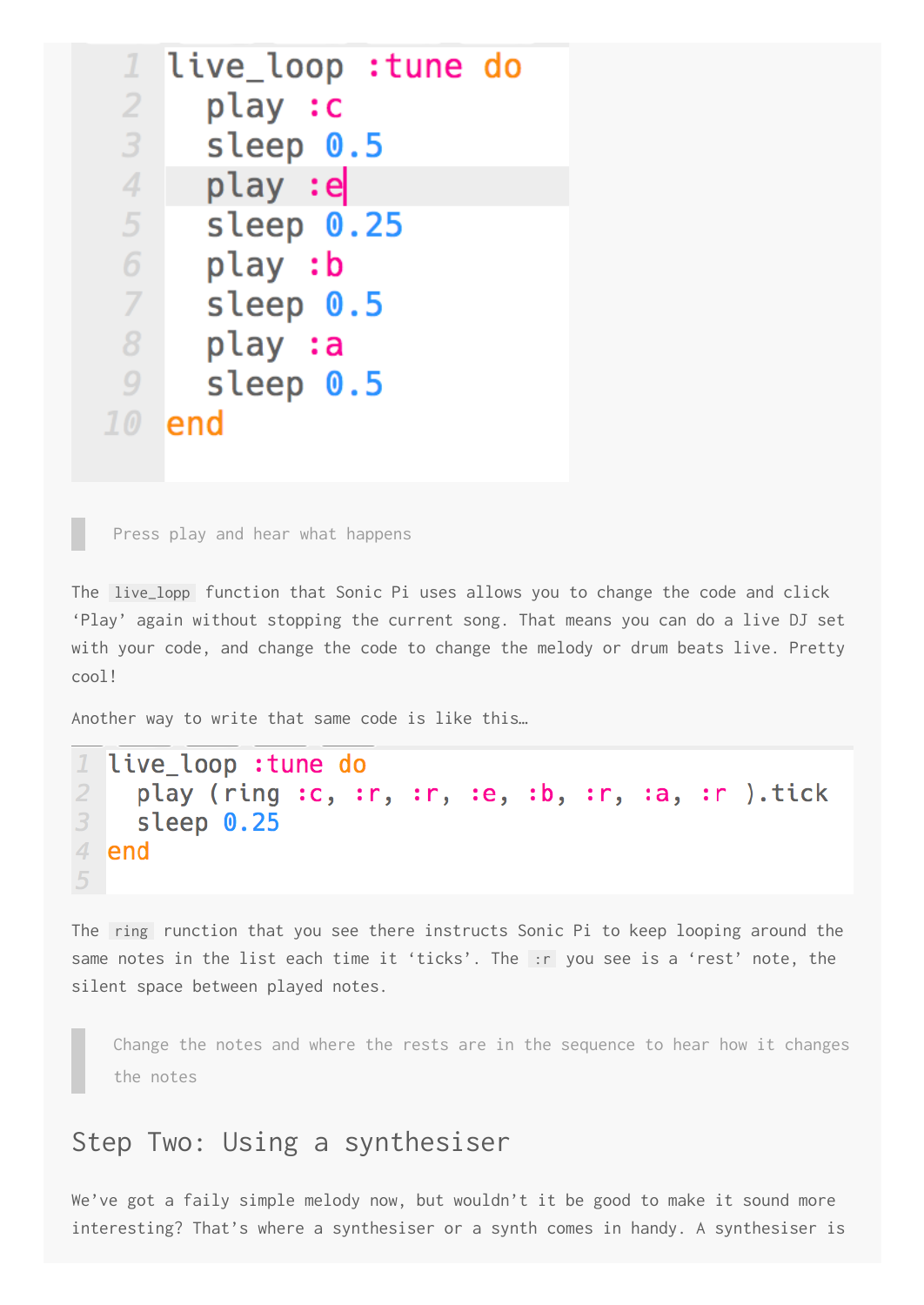an electronic instrument, and Sonic Pi has a lot for you to try out and find one that sounds cool.

```
1 live loop :tune do
     use synth : tb303
 \overline{2}play (ring :c4, :c4, :b3, :a3, :r, :r, :a3, :a4 ).tick
 3
 4 -sleep 0.255 end
```
The use\_synth function changes the synthesiser for the notes played in that block. I've also changed the melody and used numbers after the note names, signifying the octave of the note. Without a number after the note, they start in octave 4.

The note octaves are…

... :f3, :g3, :a3, :b3, :c4, :d4, :e4, :f4, :g4, :a4, :b4, :c5, :d5, :e5...

Change the melody and the synthesiser modes and hear the difference they make

#### Step Three: Doctor Who bass-line

Now we know a bit more about how to play instruments in Sonic Pi, lets start our song by making the Doctor Who bass line, which I think is this…

```
use bpm 120
 \mathcal{I}\overline{2}3 live_loop :bass_line do
 \overline{4}use_synth :prophet
 5
 6
     play (ring :e2, :e2, :e2, :e2, :r, ::,:e2, :e2, :e2, :e2, :r, :r,
 7
            :e2, :e2, :e2, :e2, :r, :r,
 8
            :g2, :r, :g2, :r, :g2, :r,
 9
10
            :e2, :e2, :e2, :e2, :r, :r,
1112
            :e2, :e2, :e2, :e2, :r, :r,
            :e2, :e2, :e2, :e2, :r, :r,
13
            :g2, :r, :g2, :r, :d2, :r,14
            ).tick
15
16
      sleep 0.25
17 end
```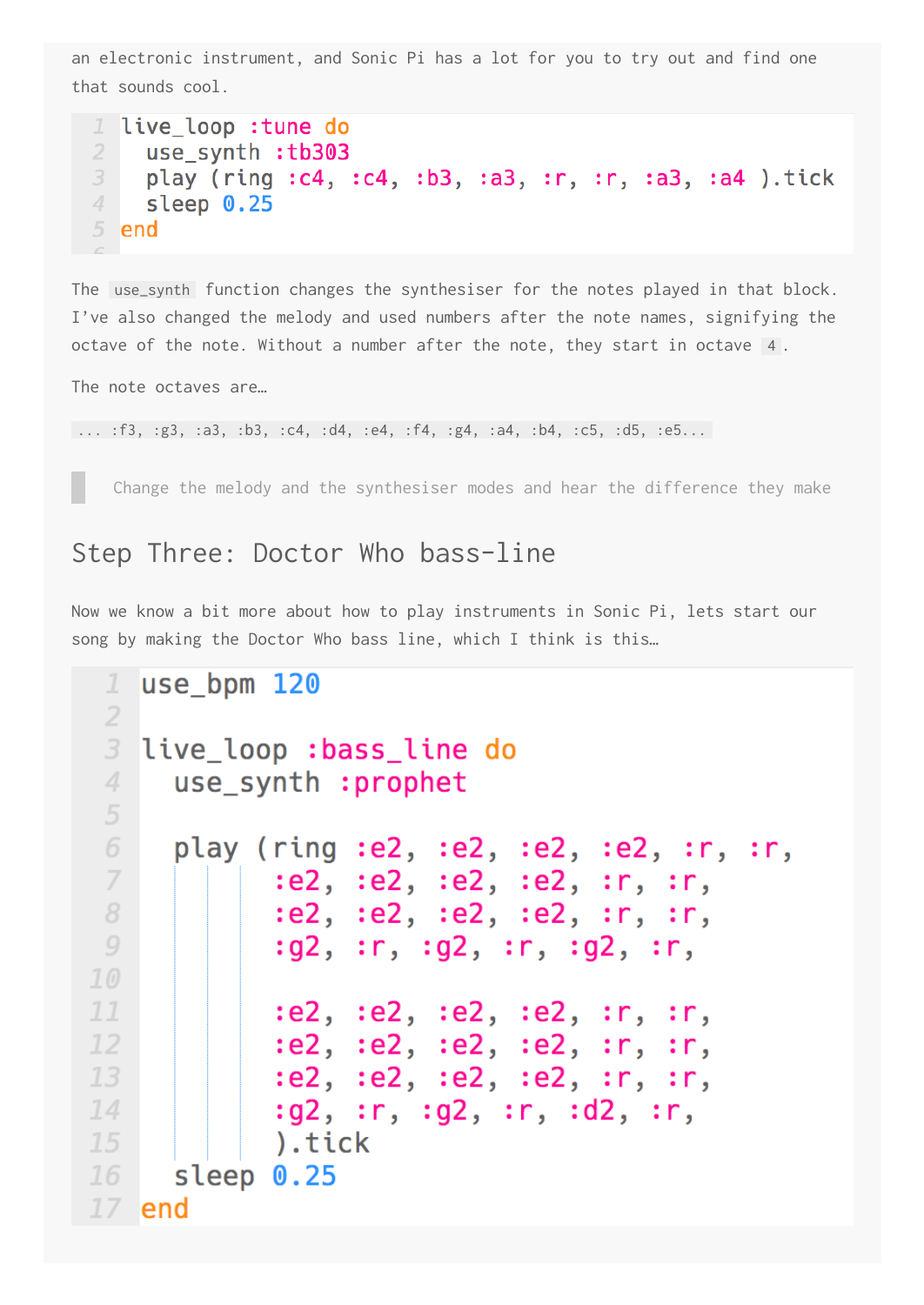We need to add the use\_bpm 120 to speed the notes played up to 120 beats per minute, or one every half a second. The bass line looks complicated, but you can copy the first half and just change the last note!

## Step Four: Swooshy ambient noises

Now we've got the bass line sorted out, there's some ambient noises in the background we can add to make it sound better and more authentic to the original tune. To do this, we can use one of Sonic Pi's samples. A sample is a sound that you can re-use again and again in the song, play it backwards, change how loud or it's pitch etc.

```
with fx : level, amp: 3 do
19
      40. times do
2021
        sample: ambi_lunar_land, rate: 1
22sleep 12
23
        sample : ambi_lunar_land, rate: -1
24
        sleep 12
25
      end
26<sup>2</sup>lend
```
#### Step Five: The tune

The most important part of the song is the distinctive synth tune over the top of the ambient noise and bass line. This is a little tricky, but in the following code, we're defining the note lengths from semi-quaver to dotted minim so we can more easily write out the tune in the play section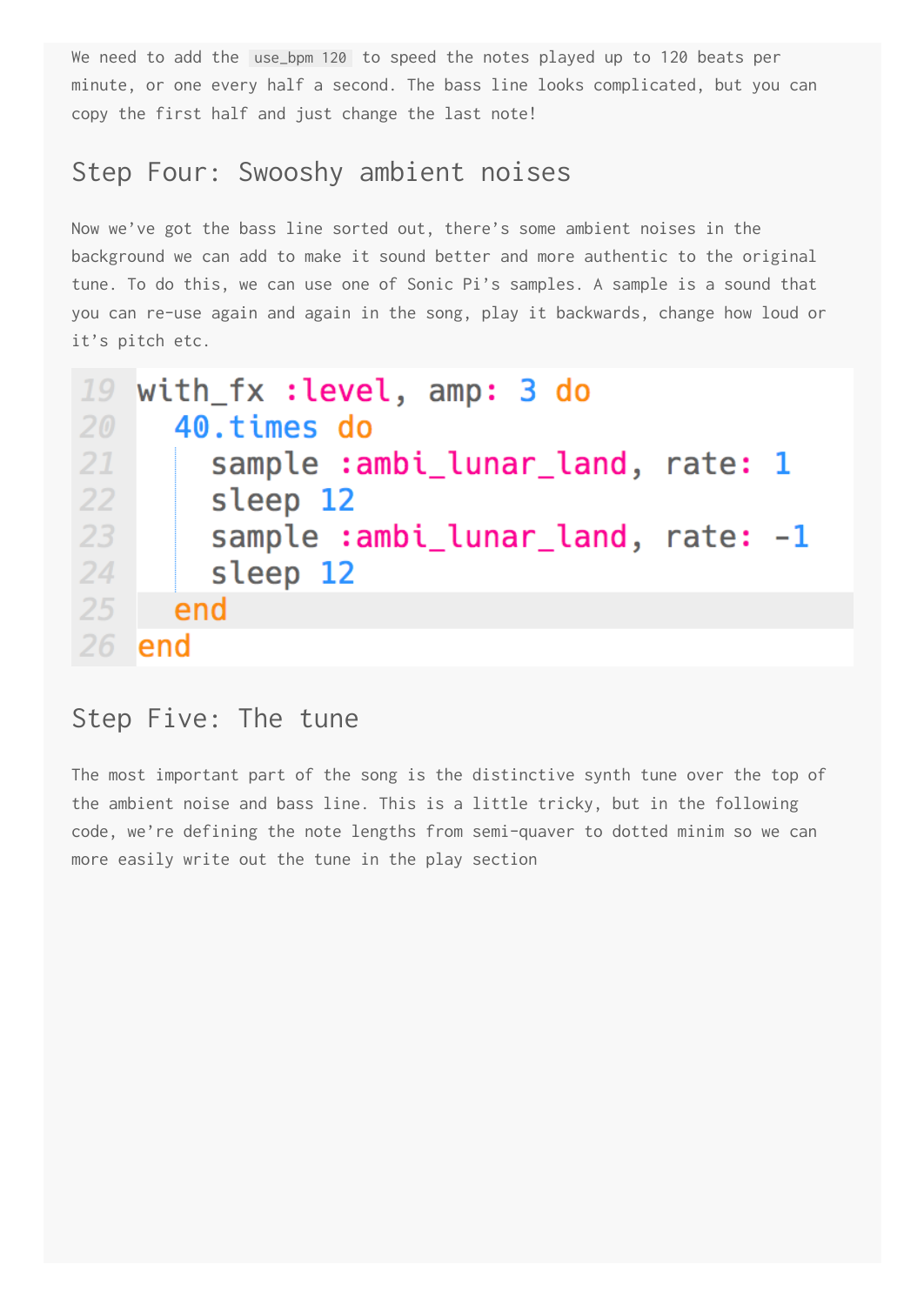```
24
    s = 1.0/825
   sq=1*s # semiquaver, to md dotted minum
26 q=2*s27 c=4*s28 cd=6*s29 m=8*s
30 \text{ md} = 12*s
31
32 live_loop :tune do
33
      with fx : reverb, room: 0.8 do
        with_synth : zawa do
34
35
           tr=[:r,:b4,:c6,:b5,:d5,:a4,:b4,36
                : b5, : g5, : b4, : b4, : d5, : c5, : b4,37
                :b4, : a3, : b3, : c4, : d4, : b3, : c5, : b4]
38
           td=[6*7.5*c, cd, cd, c*9, cd, cd, c*12,39
               cd, cd, cd+c, q, cd+c, q, md, cd,cd, cd+q, q, q, cd+c, q, c*15]
4041pl(tr, td)42
        end
43
      end
44 end
```
Play the song, does it sound right?

## Step Six: Jungle drum beat

Now we've got our song, we need to get a dance beat in there! The most famous and widely used drum beat or 'break' is the Amen Break, it's been used as a sample in thousands of times in different songs over the years. Sonic Pi allows us to use it too! In a new 'Buffer' at the bottom, add the following code.

```
\mathcal{I}\overline{2}live loop : amen break do
3
     sample : loop_amen
4sleep 2
5.
  lend
```
Click play. That's annoying!! It doesn't quite loop nicely does it!